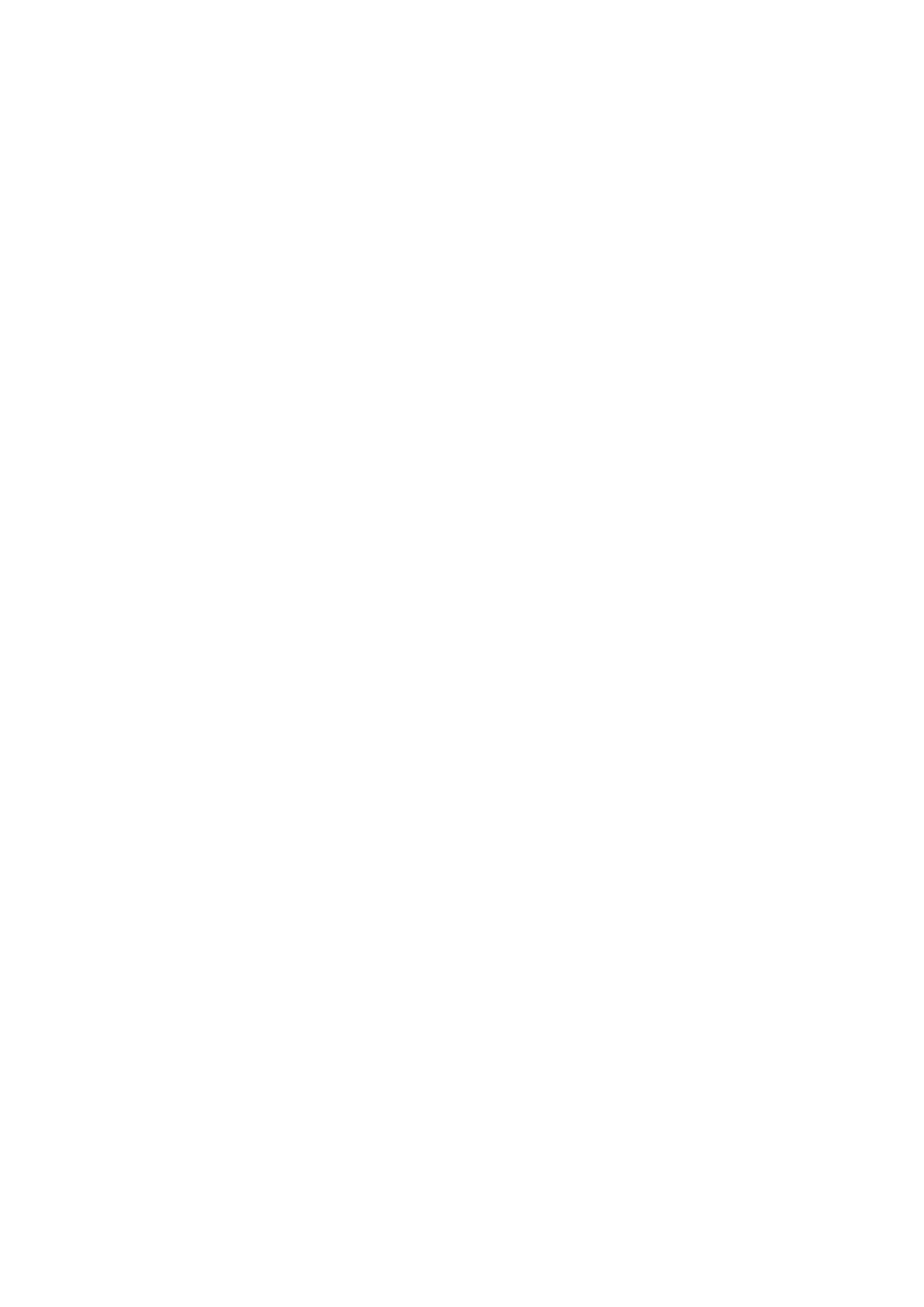

### **Electrical Characteristics**

| Item             | <b>Max. Working Voltage</b> |                 | <b>Varistor Voltage</b><br>@1mADC | <b>Max. Clamping</b><br>Voltage (8/20µs) |                | <b>Peak Current</b><br>$(8/20\mu s)$ | <b>Operation Ambient</b><br><b>Temperature</b> |  |
|------------------|-----------------------------|-----------------|-----------------------------------|------------------------------------------|----------------|--------------------------------------|------------------------------------------------|--|
|                  | $V_{AC}(V)$                 | $V_{DC}(V)$     | $V_{1mA}(V)$                      | Vc(V)                                    | lc(A)          | lp(A)                                | $-55$ ~+125℃                                   |  |
| TMCR03-120K0603T | 5.7                         | 8               | 12±15%                            | 27                                       |                | 30                                   | $-55^\sim + 125^\circ C$                       |  |
| TMCR03-160K0603T | 7.8                         | 11              | 16±15%                            | 33                                       |                | 30                                   | $-55$ ~+125℃                                   |  |
| TMCR03-180K0603T | 8.5                         | 12              | 18±15%                            | 34                                       |                | 30                                   | $-55$ $\sim$ +125 $^{\circ}$ C                 |  |
| TMCR03-330K0603T | 17                          | 24              | 33±10%                            | $\overline{58}$                          | 1              | 30                                   | $-55$ ~+125 $^{\circ}$ C                       |  |
| TMCR03-450K0603T | 23.3                        | $\overline{33}$ | 45±10%                            | $\overline{79}$                          |                | 35                                   | $-55$ ~+125℃                                   |  |
| TMCR03-120K0805T | 5.7                         | 8               | 12±15%                            | $\overline{27}$                          | 1              | 40                                   | $-55^\sim + 125^\circ \text{C}$                |  |
| TMCR03-160K0805T | 7.8                         | 11              | 16±15%                            | 33                                       | 1              | 35                                   | $-55^\sim + 125^\circ \text{C}$                |  |
| TMCR03-180K0805T | 8.5                         | 12              | 18±15%                            | 34                                       | $\mathbf{1}$   | 35                                   | $-55$ ~+125℃                                   |  |
| TMCR03-330K0805T | 17                          | 24              | 33±10%                            | $\overline{58}$                          | 1              | 35                                   | $-55^\sim + 125^\circ \text{C}$                |  |
| TMCR03-450K0805T | 23.3                        | 33              | 45±10%                            | $\overline{79}$                          | 1              | 35                                   | $-55^\sim + 125^\circ \text{C}$                |  |
| TMCR03-120K1206T | 5.7                         | 8               | 12±15%                            | 27                                       | 1              | 40                                   | $-55^\sim + 125^\circ \text{C}$                |  |
| TMCR03-160K1206T | 7.8                         | 11              | 16±15%                            | 33                                       |                | 30                                   | $-55$ ~+125 $^{\circ}$ C                       |  |
| TMCR03-180K1206T | 8.5                         | 12              | 18±15%                            | 34                                       | 1              | 30                                   | $-55$ ~+125 $^{\circ}$ C                       |  |
| TMCR03-450K1206T | 23.3                        | 33              | 45±10%                            | $\overline{79}$                          |                | 35                                   | $-55^\sim + 125^\circ C$                       |  |
| TMCR03-250K1210T | 12.7                        | 18              | 25±10%                            | $\overline{44}$                          | 2.5            | 300                                  | $-55^\sim + 125^\circ \text{C}$                |  |
| TMCR03-330K1210T | 17                          | 24              | 33±10%                            | 58                                       | 2.5            | 300                                  | $-55^\sim + 125^\circ C$                       |  |
| TMCR03-450K1210T | 23.3                        | 33              | 45±10%                            | 79                                       | 2.5            | 280                                  | $-55^\sim + 125^\circ \text{C}$                |  |
| TMCR03-560K1210T | 30                          | 42              | 56±10%                            | 99                                       | 2.5            | 280                                  | $-55^\sim + 125^\circ \text{C}$                |  |
| TMCR03-250K1812T | 12.7                        | 18              | 25±10%                            | $\overline{44}$                          | 5              | 500                                  | $-55$ ~+125℃                                   |  |
| TMCR03-330K1812T | 17                          | 24              | 33±10%                            | 58                                       | 5              | 500                                  | $-55^\sim + 125^\circ \text{C}$                |  |
| TMCR03-450K1812T | 23.3                        | 33              | 45±10%                            | $\overline{79}$                          | 5              | 500                                  | $-55$ ~+125℃                                   |  |
| TMCR03-560K1812T | 30                          | 42              | 56±10%                            | 99                                       | 5              | 500                                  | $-55$ ~+125℃                                   |  |
| TMCR03-250K2220T | 12.7                        | 18              | 25±10%                            | 44                                       | $\overline{5}$ | 600                                  | $-55^\sim + 125^\circ C$                       |  |
| TMCR03-330K2220T | 17                          | 24              | 33±10%                            | 58                                       | 5              | 600                                  | $-55^\sim + 125^\circ \text{C}$                |  |
| TMCR03-450K2220T | 23.3                        | 33              | 45±10%                            | 79                                       | 5              | 600                                  | $-55$ ~+125℃                                   |  |
| TMCR03-560K2220T | 30                          | 42              | 56±10%                            | $\overline{99}$                          | $\overline{5}$ | 600                                  | $-55^\sim + 125^\circ \text{C}$                |  |
| TMCR03-620K2220T | 34                          | $\overline{48}$ | 62±10%                            | 110                                      | $\overline{5}$ | 600                                  | $-55^\sim + 125^\circ \text{C}$                |  |
| TMCR03-760K2220T | 45                          | 60              | 76±10%                            | 134                                      | 5              | 600                                  | $-55^\sim + 125^\circ \text{C}$                |  |
| TMCR03-860K2220T | 48                          | 68              | 86±10%                            | 151                                      | 5              | 600                                  | $-55^\sim + 125^\circ \text{C}$                |  |
| TMCR03-241K0805T | 150                         | 200             | 240±10%                           | 395                                      | $\mathbf{1}$   | 200                                  | $-55$ ~+125 $^{\circ}$ C                       |  |
| TMCR03-431K0805T | 275                         | 350             | 430±10%                           | 705                                      |                | 100                                  | $-55^\sim + 125^\circ C$                       |  |
| TMCR03-271K1206T | 175                         | 225             | 270±10%                           | 450                                      | 1              | 300                                  | $-55$ ~+125℃                                   |  |
| TMCR03-431K1206T | 275                         | 350             | 430±10%                           | 705                                      | 1              | 100                                  | $-55^\sim + 125^\circ \text{C}$                |  |
| TMCR03-471K1206T | 300                         | 385             | 470±10%                           | 775                                      | 1              | 100                                  | $-55$ ~+125℃                                   |  |
| TMCR03-471K1210T | 300                         | 385             | 470±10%                           | 775                                      | 2.5            | 400                                  | $-55$ ~+125 $^{\circ}$ C                       |  |
| TMCR03-561K1210T | 350                         | 460             | 560±10%                           | 950                                      | 2.5            | 200                                  | $-55^\sim + 125^\circ \text{C}$                |  |
| TMCR03-471K1812T | 300                         | 385             | 470±10%                           | 775                                      | 5              | 600                                  | $-55^\sim + 125^\circ \text{C}$                |  |
| TMCR03-471K2220T | 300                         | 385             | 470±10%                           | 775                                      | 10             | 800                                  | $-55^\sim + 125^\circ \text{C}$                |  |

## **Test and Measurement Procedures**

#### **Test Conditions**

Unless otherwide specified, the standard atmospheric conditions for measurement/test as

- a. ambient Temperature: 20±15℃
- b. Relative Humidity: 65±20%
- c. Air Pressure: 86kPa to 106kPa
- If any doubt on the results, measurements/tests should be made within the following limits:
- a. Ambient Temperature: 25±2℃
- b. Relative Humidity: 65±5%
- c. Air Pressure: 86kPa to 106kPa

## **Inspecstion Equipment**

 Visual Examination: 20Xmagnifier Varistor Voltage test: Varistor tester